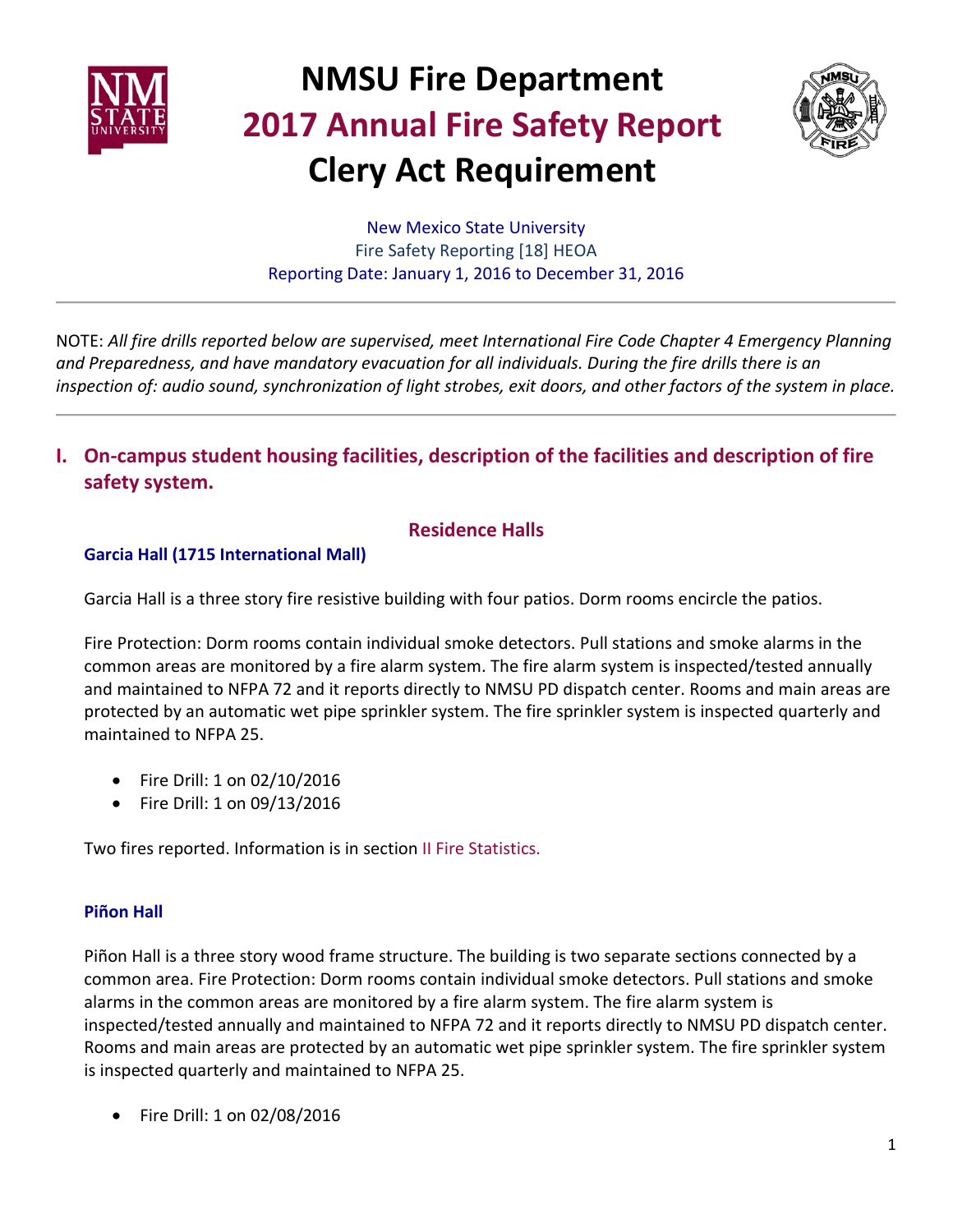



• Fire Drill: 1 on 09/14/2016

No fires reported. Information is in section II Fire Statistics.

#### **Rhodes-Garrett-Hamiel (RGH)**

RGH is a three story fire resistive building with traditional dorm rooms off the main hallway.

Fire Protection: Dorm rooms contain individual smoke detectors. Pull stations in the common areas are monitored by a fire alarm system. The fire alarm system is inspected/tested annually and maintained to NFPA 72 and it reports directly to NMSU PD dispatch center. Hallways and corridors are protected by with an automatic wet pipe sprinkler system. The fire sprinkler system is inspected quarterly and maintained to NFPA 25.

- Fire Drill: 1 on 02/08/2016
- Fire Drill: 1 on 09/14/2016

One fire reported. Information is in section Arson Fires.

### **Campus Apartments**

#### **Cervantes Village**

Cervantes Village are multiple single story wood frame buildings, they contain one, two, and four bedroom apartments.

Fire Protection: The rooms contain individual smoke detectors and CO alarm detectors.

One fire reported. Information is in section II Fire Statistics.

#### **Chamisa Village I & II**

Chamisa Village is a complex made-up of three story wood frame buildings. Apartments come in two and four bedroom layouts.

Fire Protection**:** Apartments contain individual smoke detectors. Pull stations and smoke alarms in the common areas are monitored by a fire alarm system. The fire alarm system is inspected/tested annually and maintained to NFPA 72 and it reports directly to NMSU PD dispatch center. Rooms and main areas are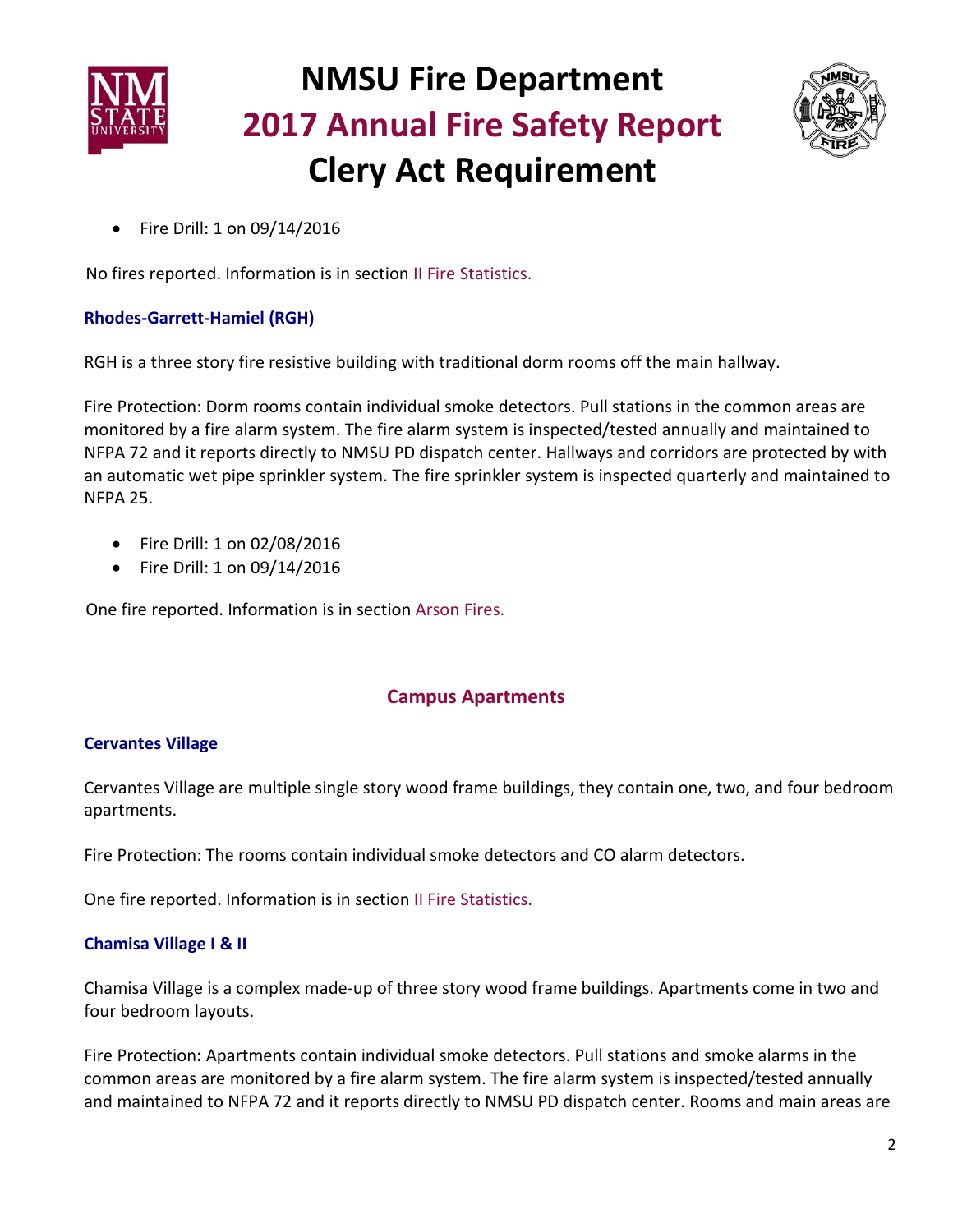



protected by an automatic wet pipe sprinkler system. The fire sprinkler system is inspected quarterly and maintained to NFPA 25.

Chamisa Village I

- Fire Drill: 1 on 02/08/2016
- Fire Drill: 1 on 09/14/2016

Chamisa Village II

- Fire Drill: 1 on 02/09/2016
- Fire Drill: 1 on 09/14/2016

One fire reported. Information is in section II Fire Statistics.

#### **Vista Del Monte (3540 Research Drive)**

Vista Del Monte is a complex made up of two story wood frame buildings. Apartments are in two-bedroom configuration.

Fire Protection: Apartments contain individual smoke detectors and CO detectors.

No fires reported. Information is in section II Fire Statistics.

#### **Family Housing**

#### **Tom Fort and Sutherland Villages (426 McArthur Drive)**

Tom Fort and Sutherland are single-family, single story fire resistive homes.

Fire Protection: The homes contain individual smoke detectors and CO detectors.

Three fires reported. Information is in section II Fire Statistics.

#### **Cole Village (2215 John Loveland Avenue)**

Cole Village are two story fire resistive town houses, they are two bedrooms configuration.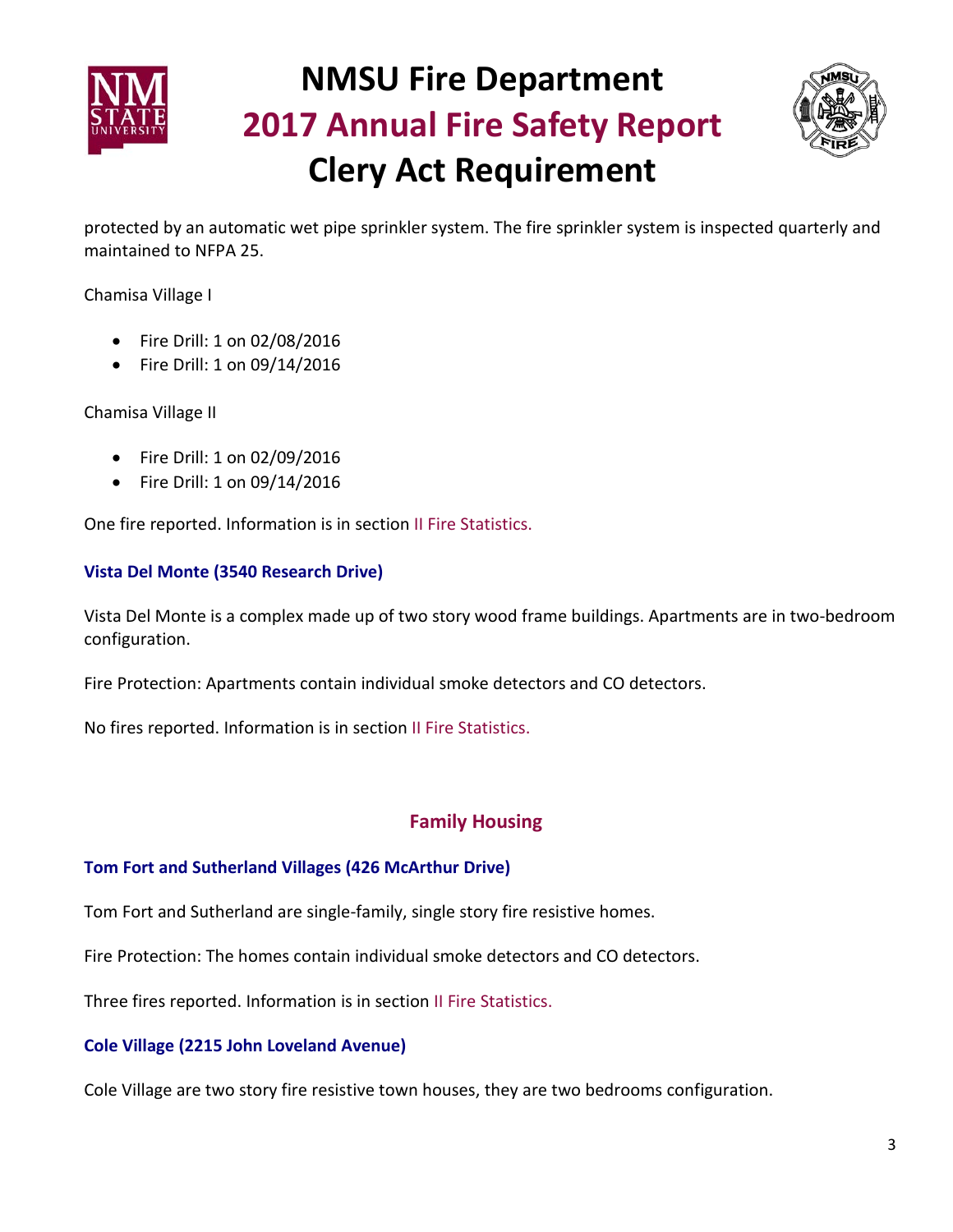



Fire Protection: Each home contains individual smoke detectors and CO detectors.

No fires reported. Information is in section II Fire Statistics.

### **Greek Housing**

#### **Greek & ROTC West (Buildings 100-400)**

Greek Complex West is made up of four sections. They are single story fire resistive dormitory buildings.

Fire Protection: Dorm rooms contain individual smoke detectors. Pull stations are monitored by a fire alarm system. The fire alarm system is inspected/tested annually and maintained to NFPA 72 and it reports directly to NMSU PD dispatch center.

- Fire Drill: 1 on 02/08/2016
- Fire Drill: 1 on 09/15/2016

No fires reported. Information is in section II Fire Statistics.

#### **Greek Complex East (Buildings 500-800)**

Greek Complex East is made up of four, two story wood frame building, each section contains four bedrooms.

Fire Protection: Pull stations and smoke detectors in the hallways, they are monitored by a fire alarm system. The fire alarm system is inspected/tested annually and maintained to NFPA 72 and it reports directly to NMSU PD dispatch center. Each individual bedroom has a smoke detector in place; they are not on the fire alarm reporting system.

- Fire Drill: 1 on 02/08/2016
- Fire Drill: 1 on 09/15/2016

No fires reported. Information is in section II Fire Statistics.

#### **Chi Omega**

Chi Omega is a residential sorority, two story wood frame home.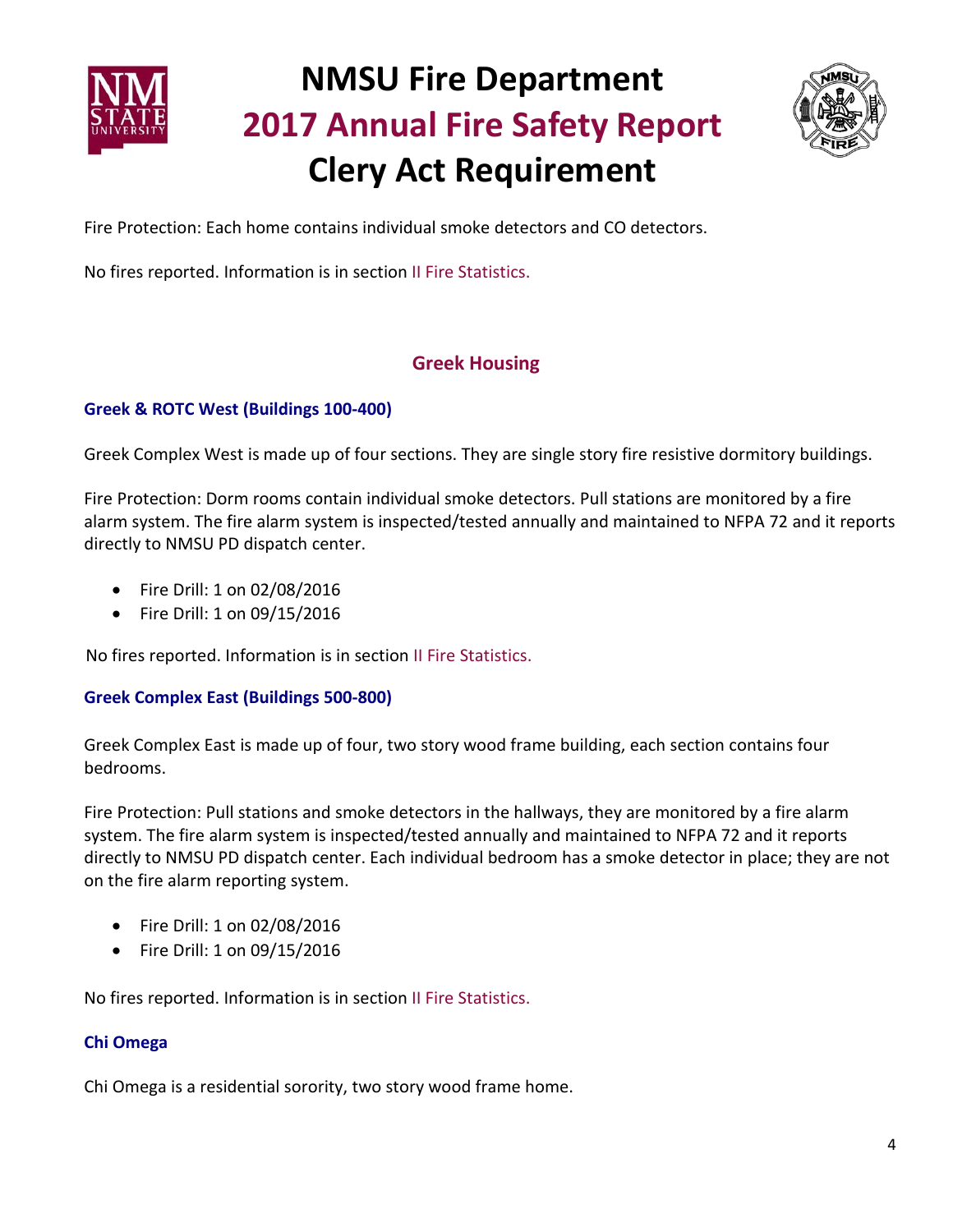



Fire Protection: Bedrooms contain individual smoke detectors. Smoke alarms in the common areas are monitored by a fire alarm system. The fire alarm system is inspected/tested annually and maintained to NFPA 72 and it reports directly to NMSU PD dispatch center. Rooms and common areas are covered by an automatic wet pipe sprinkler system. The fire sprinkler system is inspected quarterly and maintained to NFPA 25.

- Fire Drill: 1 on 02/08/2016
- Fire Drill: 1 on 09/13/2016

No fires reported. Information is in section II Fire Statistics.

#### **Delta Zeta**

Delta Zeta is a residential sorority, single story wood frame home.

Dorm rooms contain individual smoke detectors. Smoke alarms in the common areas are monitored by a fire alarm system. The fire alarm system is inspected/tested annually and maintained to NFPA 72 and it reports directly to NMSU PD dispatch center. Rooms and common areas are covered by an automatic wet pipe sprinkler system. The fire sprinkler system is inspected quarterly and maintained to NFPA 25.

- Fire Drill: 1 on 02/08/2016
- Fire Drill: 1 on 09/13/2016

No fires reported. Information is in section II Fire Statistics.

#### **Zeta Tau Alpha**

Zeta Tau Alpha is a residential sorority, two story wood frame home.

Fire Protection: Smoke detectors throughout the building and pull stations in the hallways are monitored by a fire alarm system. The fire alarm system is inspected/tested annually and maintained to NFPA 72 and it reports directly to NMSU PD dispatch center. Rooms and common areas are covered by an automatic wet pipe sprinkler system. The fire sprinkler system is inspected quarterly and maintained to NFPA 25.

- Fire Drill: 1 on 02/08/2016
- Fire Drill: 1 on 09/13/2016

No fires reported. Information is in section II Fire Statistics.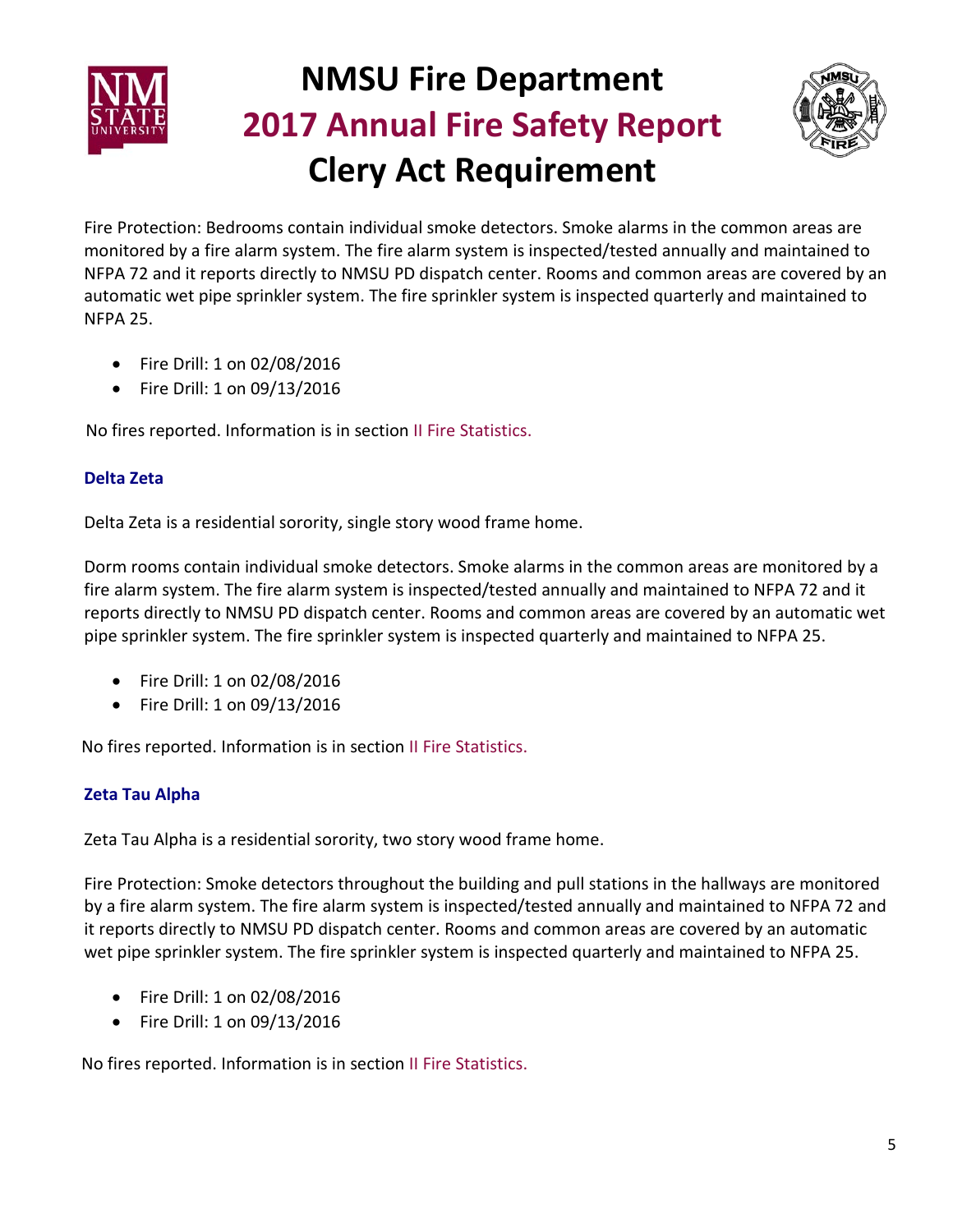



### **Non-Academic Buildings**

#### **Facility Service Office (1530 Wells Street)**

Facility Service Office is a single-story Fire Resistive Non-Combustible building that houses offices, conference rooms, and work station areas.

Fire Protection: Facility Service Office is equipped with a full addressable fire alarm system. The fire alarm system is inspected/tested annually and maintained to NFPA 72 and it reports directly to NMSU PD dispatch center.

• Fire Drill on 09/12/2016

#### **James B. Delmater Activity Center (1600 Stewart Street)**

James B. Delmater Activity Center is a multi-story Fire Resistive Non-Combustible building that houses offices, lecture rooms, and gymnasium areas.

Fire Protection: James B. Delmater Activity Center is equipped with a full addressable fire alarm system. The fire alarm system is inspected/tested annually and maintained to NFPA 72 and it reports directly to NMSU PD dispatch center.

• Fire Drill on 09/12/2016

#### **Fires in Non-Academic Buildings**

Two fires reported at Corbett Center. Information is in section II Fire Statistics.

### **Academic Buildings**

#### **Engineering Complex I (1025 Stewart Street)**

Engineering Complex I is a multi-story Fire Resistive Non-Combustible building that houses offices, lecture rooms, laboratories, and classroom areas.

Fire Protection: Engineering Complex I is equipped with a full addressable fire alarm system and is covered by an automatic wet pipe sprinkler system. The fire alarm system is inspected/tested annually and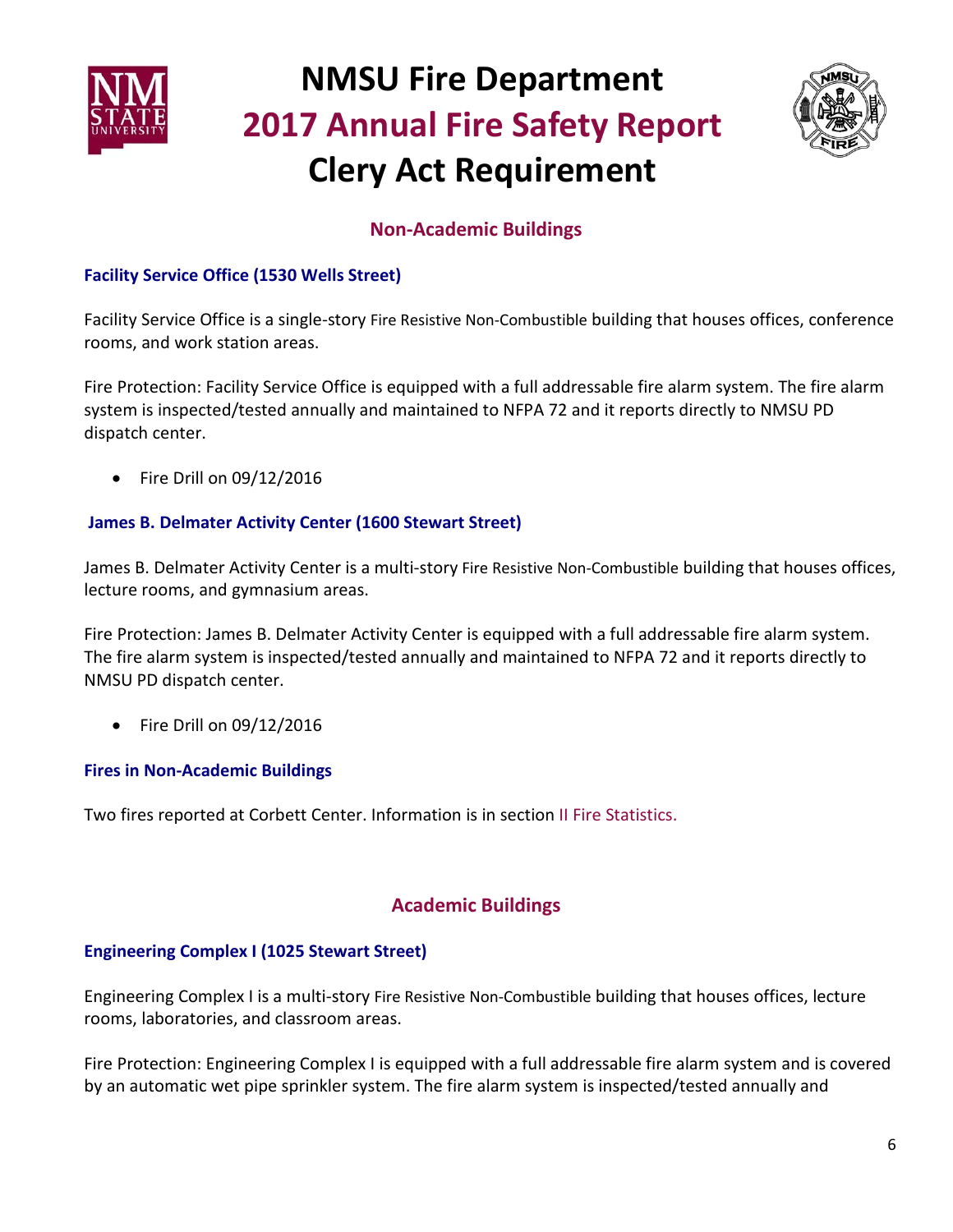



maintained to NFPA 72 and it reports directly to NMSU PD dispatch center. The fire sprinkler system is inspected quarterly and maintained to NFPA 25.

• Fire Drill on 09/12/2016

#### **Claire Belle Williams Hall (English Building) (1395 International Mall)**

Claire Belle Williams Hall is a multi-story Fire Resistive Non-Combustible building that houses offices, lecture rooms, and classrooms.

Fire Protection: Claire Belle Williams Hall is equipped with a full addressable fire alarm system. The fire alarm system is inspected/tested annually and maintained to NFPA 72 and it reports directly to NMSU PD dispatch center.

• Fire Drill on 09/12/2016

#### **Knox Hall (2950 South Espina Street)**

Knox Hall is a multi-story Fire Resistive Non-Combustible building that houses offices, lecture rooms, laboratories, and classroom areas.

Fire Protection: Knox Hall is equipped with a full addressable fire alarm system and is covered by an automatic wet pipe sprinkler system. The fire alarm system is inspected/tested annually and maintained to NFPA 72 and it reports directly to NMSU PD dispatch center. The fire sprinkler system is inspected quarterly and maintained to NFPA 25.

• Fire Drill on 09/12/2016

#### **Fires in Academic Buildings**

One fire reported at Foster Hall. Information is in section II Fire Statistics.

#### **Fatality or Casualty Fires**

#### **None**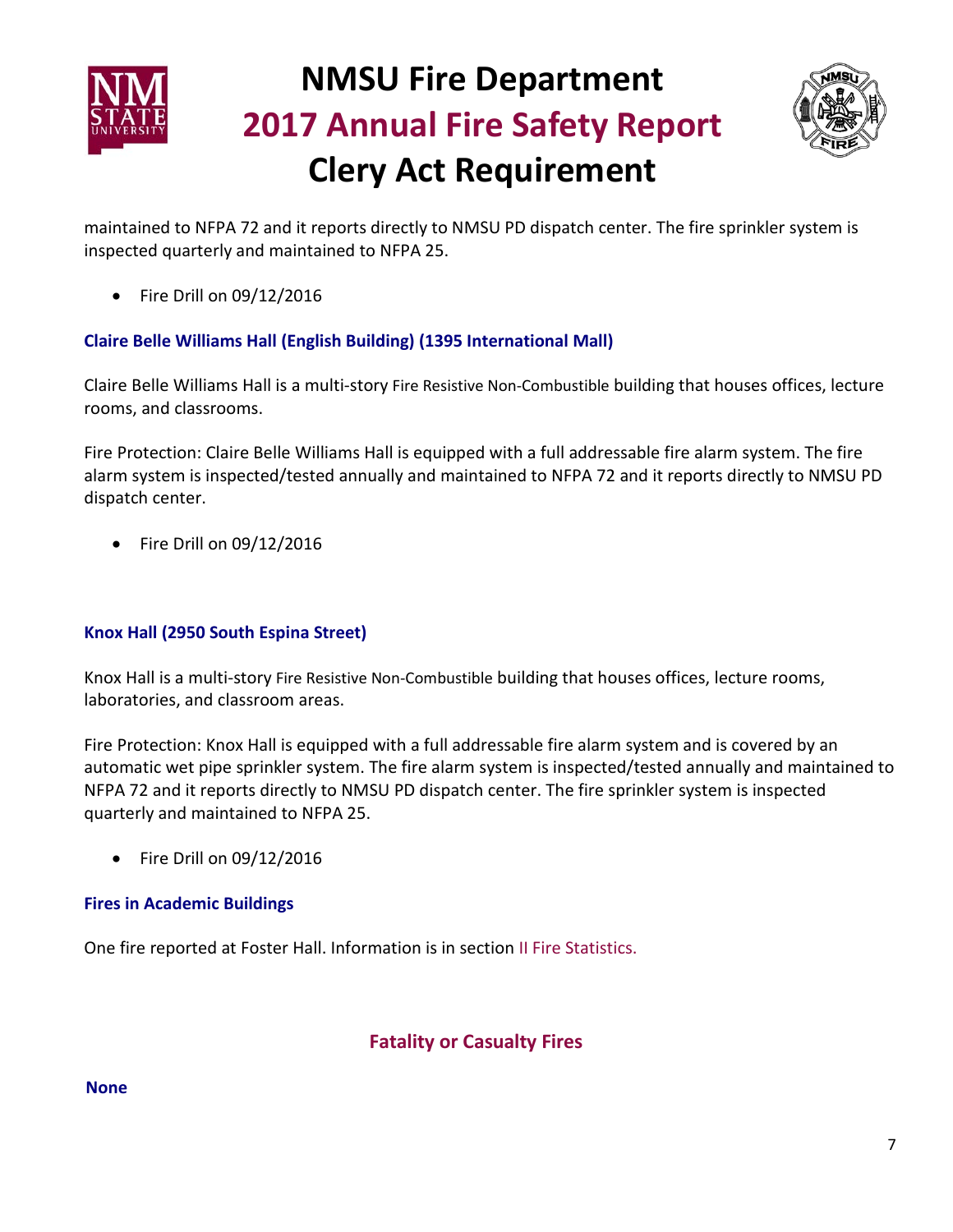



### **Arson Fires**

One possible arson fire reported at Rhodes-Garrett-Hamiel Residence Hall on January 7, 2016 and investigated by NMSU PD. Found to have insufficient evidence or suspects to pursue investigation so an Information Report was submitted by NMSU PD Officer.

### **II. Fire Statistics**

#### **DATE ADDRESS INCIDENT** 01/27/2016 | 1735 Stewart Street (Chamisa Village Building F) NFIRS 113 - Cooking fire, confined to container 02/05/2016 327 Fite Drive (Sutherland Village) NFIRS 113 - Cooking fire, confined to container 02/20/2016 1715 International Mall Patio B-317 Laundry Room (Garcia Hall) NFIRS 118 - Trash or rubbish fire, contained 03/23/2016 1200 South Horseshoe (Foster Hall) NFIRS 118 - 143 - Grass fire 03/29/2016 1600 International Mall (Corbett Center) | NFIRS 142 - Brush or brush-and-grass mixture fire 03/30/2016 | 1000 E University Avenue (Center for Performing Arts) NFIRS 113 - Cooking fire, confined to container 04/26/2016 Corner of Triviz Drive & Stewart Street | NFIRS 142 - Brush or brush-and-grass mixture fire 04/29/2016 | 1600 International Mall (Corbett Center) | NFIRS 154 - Dumpster or other outside trash receptacle fire 04/30/2016 Corner of Triviz Drive & Arrowhead Drive | NFIRS 118 - Trash or rubbish fire, contained 10/09/2016 | 3425 Espina Street (Sutherland Village) | NFIRS 113 - Cooking fire, confined to container  $10/19/2016$  | 1715 International Mall # D203 (Garcia Hall) | NFIRS 111 - Building fire 11/26/2016 925 Gregg Street (Sutherland Village) NFIRS 142 - Brush or brush-and-grass mixture fire 12/19/2016 1390 Stanley Drive #B-13 (Cervantes Village) NFIRS 113 - Cooking fire, confined to container

### **2016 Digital Fire log**